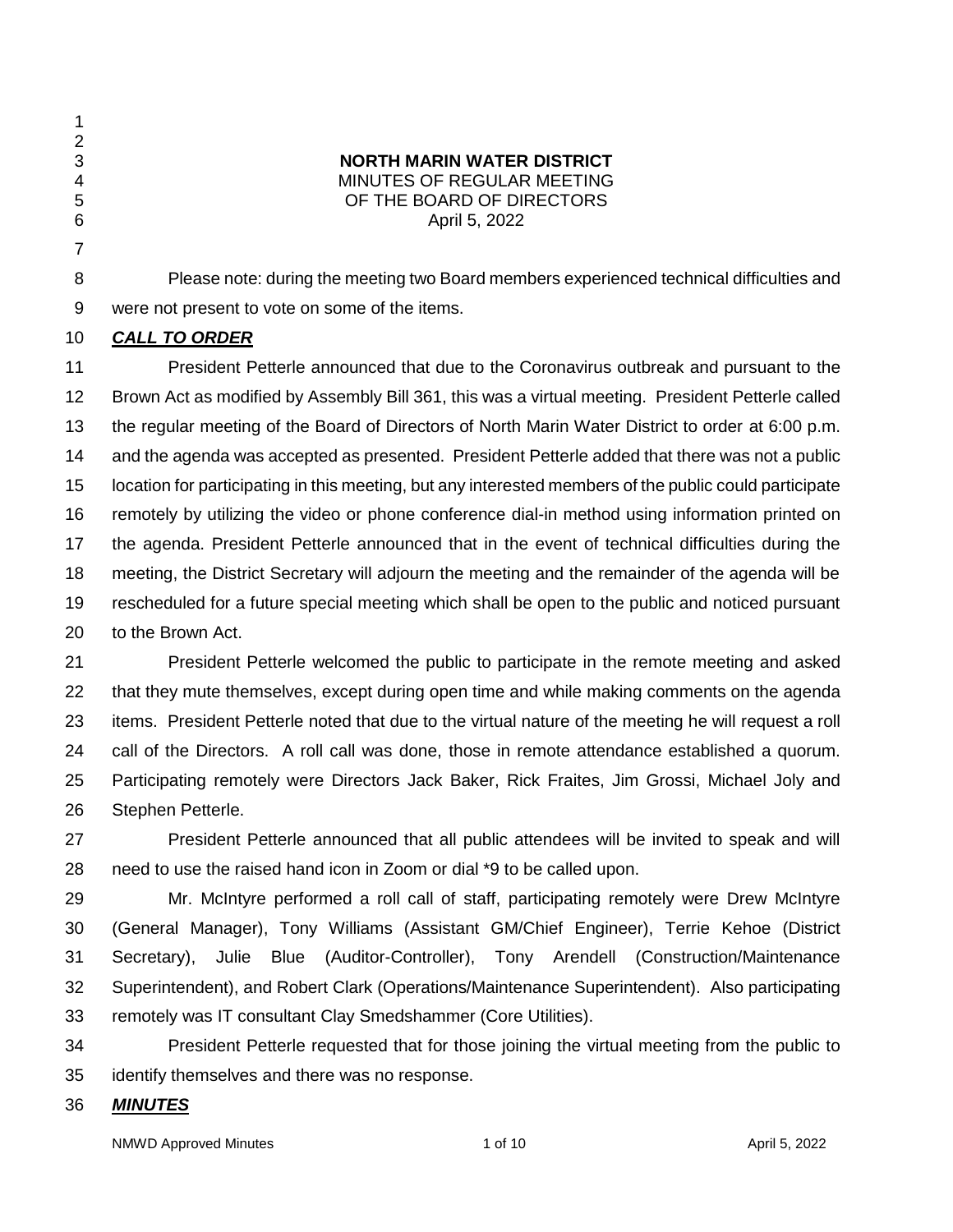- On motion of Director Fraites seconded by Director Baker, the Board approved the minutes from the March 15, 2022 Regular Board Meeting by the following vote:
- AYES: Director Baker, Fraites, Grossi, Joly and Petterle
- NOES: None
- ABSTAIN: None
- ABSENT: None
- *GENERAL MANAGER'S REPORT*

### Retirement Announcement

 Mr. McIntyre advised the Board that Construction/Maintenance Superintendent, Tony 46 Arendell announced that he will be retiring as of June 15<sup>th</sup>. He noted that Mr. Arendell has been a dedicated District employee for thirty-six years and he will be missed. Mr. McIntyre added that 48 his retirement will be acknowledged during the District's Patio Picnic on April 20<sup>th</sup>. He reported that internal recruitment has started in order to have an overlap for additional training before Mr. Arendell retires.

# NBWA Virtual Conference

 Mr. McIntyre announced that North Bay Water Association will be having a Virtual 53 Conference on April 8<sup>th</sup> from 9:00 a.m. until 3:00 p.m. He added that there is still time to register for those Board members who are interested in attending. Mr. McIntyre noted that for those who did not receive notification of the conference to contact Ms. Kehoe and she will provide the link.

# Assistant General Manager/Chief Engineer (AGM/CE) Interviews

 Mr. McIntyre notified the Board that there will be a NMWD Special Board Meeting on April 58  $12<sup>th</sup>$ , at 6:00 p.m. He added the purpose will be in-person interviews with the AGM/CE candidates. Annual Russian River Biological Opinion Public Policy Facilitating Committee (PPFC)

 Mr. McIntyre apprised the Board that the annual Russian River PPFC meeting will be held 61 on Wednesday, May  $4<sup>th</sup>$  via Zoom from 2:00 to 4:30 p.m. He noted that Director Petterle and Director Grossi are designated Board members for the meetings and if they did not get the invite to contact Ms. Kehoe.

Virtual Meetings Versus Hybrid Meetings

 Mr. McIntyre stated that the Board will again to be asked to approve a Resolution for continued virtual meetings. He reported that most local agencies are holding their meetings virtually, with only one agency holding in-person meetings. Mr. McIntyre added that although we continue to see the infection trend decline, he would prefer that NMWD not be one of the first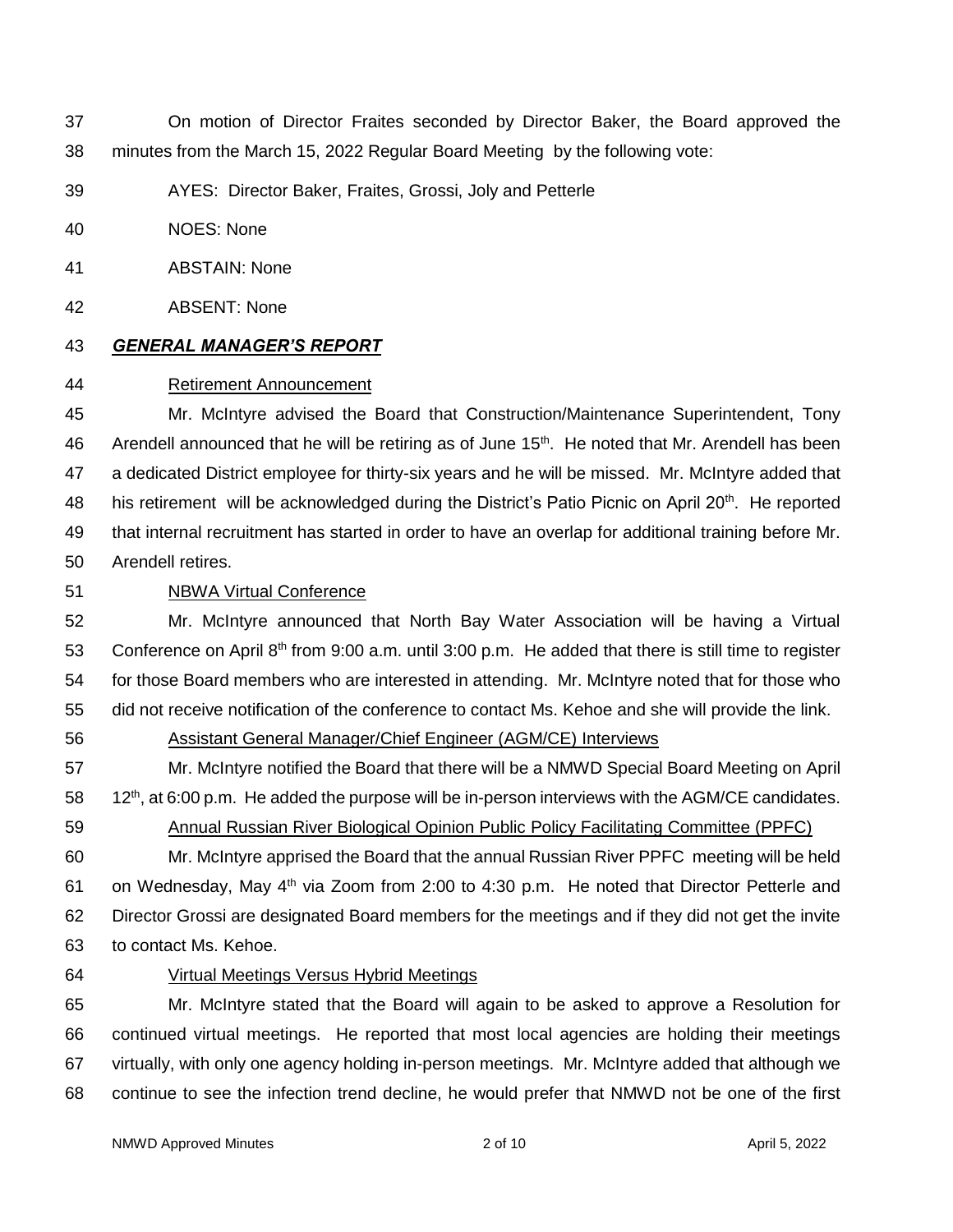agencies to return to in-person meetings. He reported that staff will continue to track the data and report back to the Board.

President Petterle asked if there were any comments or questions from the Directors.

 Director Fraites stated that he did not receive an invite to the NBWA conference for this Friday and thought perhaps that was the case with the rest of the Board. He noted that the conference will have several good speakers. Director Fraites asked if Ms. Kehoe could find the invitation and forward it to the Board.

 Director Joly recognized Mr. Arendell for all his years of tremendous service. He stated that he will be greatly missed and it will be like a great oak going down in the forest. Mr. Arendell replied that he will miss everyone.

 Director Petterle stated that he would prefer to err on the side of caution when dealing with the coronavirus. He noted that Great Britain is reporting a new variant, with the highest infection rate ever.

 President Petterle asked if anyone from the public would like to speak and there was no response.

### *OPEN TIME*

 President Petterle asked if anyone from the public wished to bring up an item not on the agenda and there was no response.

# *STAFF/DIRECTORS REPORTS*

 President Petterle asked if any Directors or staff wished to bring up an item not on the agenda and the following were discussed.

90 Ms. Kehoe reminded the Board and staff that there will be a patio picnic on April 20<sup>th</sup> to recognize newly hired employees and soon to be retirees.

 Ms. Blue announced that with the decrease in COVID outbreaks the hours for the District office has been expanded t to 9:00 a.m. to 4:00 p.m. She added that staff is also working on reinstating the Shut-off policy in late April and Consumer Services is working on a plan to make that happen. Ms. Blue was happy to report that staff has been successful in reducing the number of delinquent customers by almost 50% in the last six weeks.

- Director Joly stated that it was good to hear that the lobby hours are going to be increased. Director Petterle, reminded everyone that we are still in a drought. He also commended
- the local media for keeping the drought in the news.

# *CONSENT CALENDAR*

 On the motion of Director Joly, and seconded by Director Baker the Board approved the following items on the consent calendar by the following vote: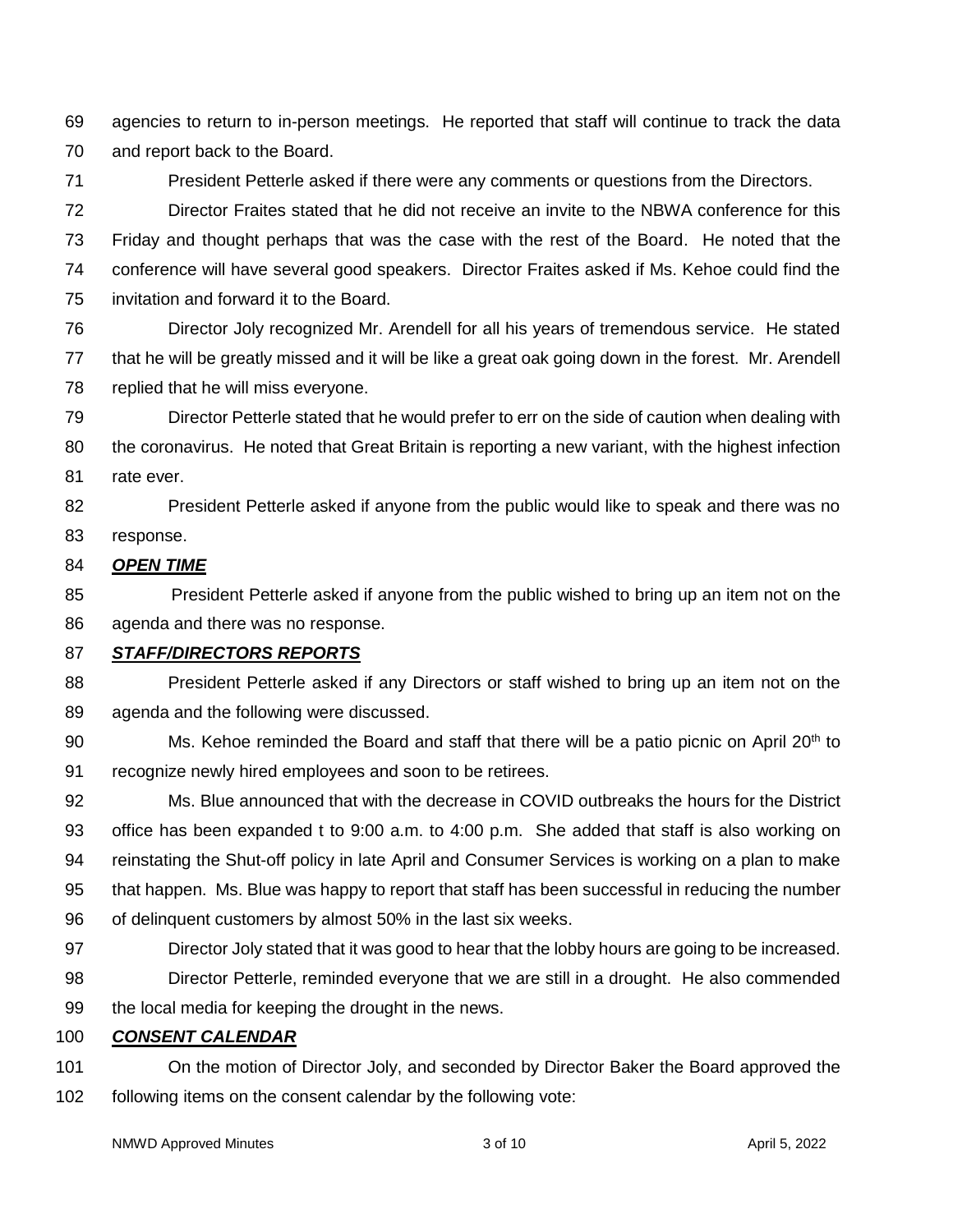- AYES: Director Baker, Fraites, Joly and Petterle
- NOES: None
- ABSTAIN: None
- ABSENT: Director Grossi

# *RE-AUTHORIZING MEETINGS BY TELECONFERENCE OF LEGISLATIVE BODIES OF NORTH MARIN WATER DISTRICT*

 The Board approved Re-Authorizing Meetings by Teleconference of Legislative Bodies of North Marin Water District. Resolution 22-06 will extend the continuation of teleconference meetings effective April 5, 2022 through May 5, 2022 pursuant to Brown Act provisions.

# *RECORDS RETENTION PROGRAM – DESTRUCTION OF RECORDS*

 The District's Policy for the Retention of Documents and Destruction of Specified Documents was approved by the Board in 2002 and revised in 2003. The Policy stated that once a year, after Board approval, the documents designated as eligible will be destroyed in an appropriate manner.

# *ACTION CALENDAR*

# *NOVATO POTABLE WATER AND RECYCLED WATER FINANCIAL PLAN UPDATE FY 22/23*

 Ms. Blue gave an update on the Novato Potable Water and Recycled Water Financial Plan for Fiscal Year 2022-23. The Board accepted the plan and directed staff to draft a letter for Board 121 review that will notify Novato and Recycled Water customers of a public hearing on June  $21<sup>st</sup>$  to consider a 6% rate increase.

President Petterle asked if there were any comments or questions from the Directors.

 Director Joly asked about the option to pay cash in lieu of participating in SCWA's 2022 Water Revenue Bond financing to fund capital projects. Ms. Blue replied that we need to maintain current cash reserves for future projects and reduced water sales, therefore the best choice is to participate in SCWA's bond financing. Director Joly asked a question about the water sales budget in FY2022-23 of 2.1 billion gallons and a discussion ensured.

- President Petterle asked if anyone from the public would like to speak and there was no response.
- On the motion of Director Fraites, and seconded by Director Petterle the Board accepted FY 2022-23 Novato Potable Water and Recycled Water Financial Plans and directed staff to draft a letter to Novato and Recycled Water customers for Board review noticing a public hearing on June 21, 2022 to consider a 6% rate increase by the following vote:
- AYES: Director Baker, Fraites and Petterle
- NOES: None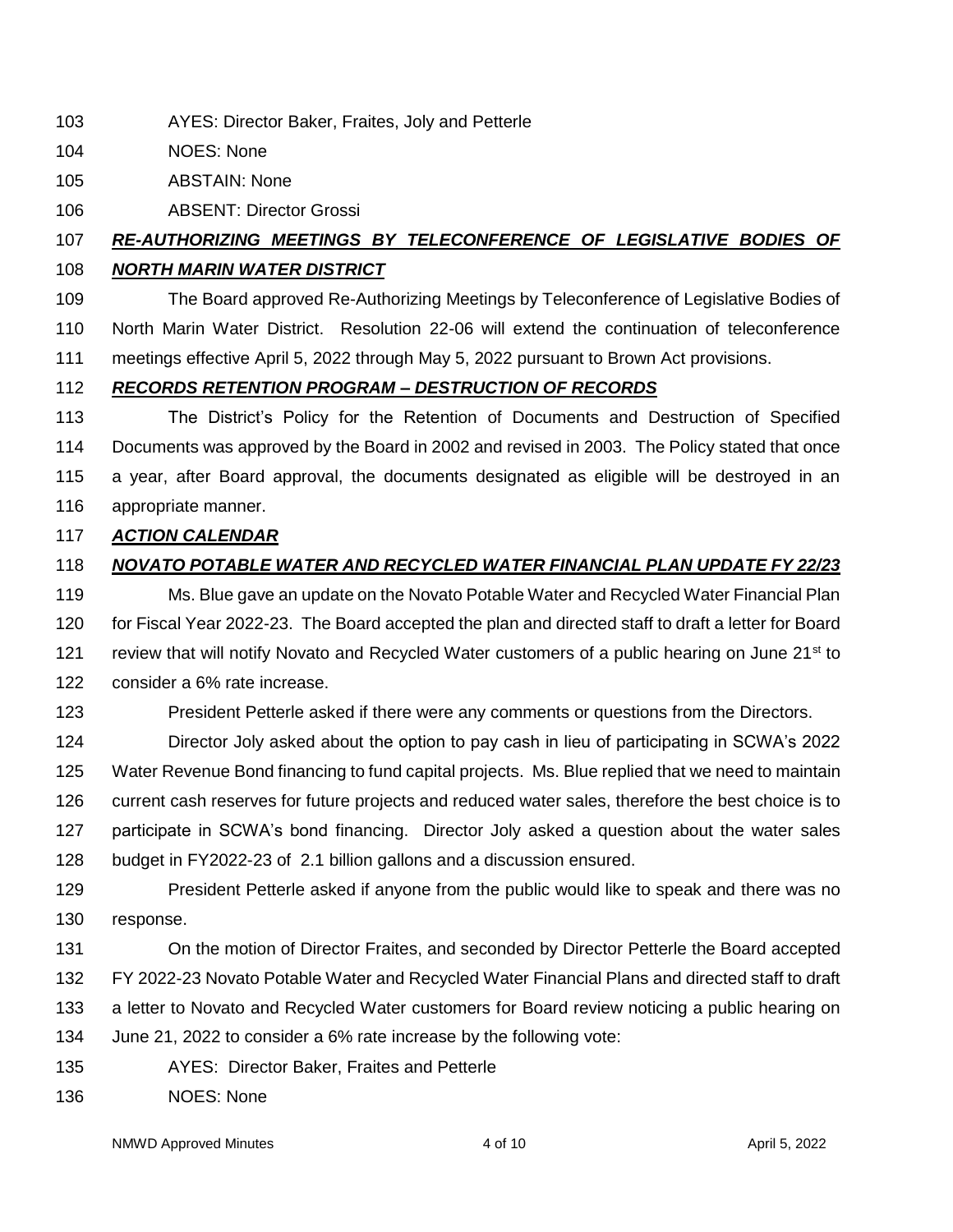ABSTAIN: None

ABSENT: Director Joly and Grossi

# *WEST MARIN WATER SYSTEM FINANCIAL PLAN UPDATE FY 22/23*

 Ms. Blue gave an update on the West Marin Water System Financial Plan for Fiscal Year 2022-23. The Board accepted the plan and directed staff to draft a letter for Board review that 142 will notify West Marin customers of a public hearing on June  $28<sup>th</sup>$  to consider a 6% rate increase.

- President Petterle asked if there were any comments or questions from the Directors.
- Director Fraites stated that he did the math and it appears that average residential water
- use in Novato is twice as much as that in West Marin. Mr. McIntyre confirmed that is the case.

 President Petterle asked if anyone from the public would like to speak and there was no response.

 On the motion of Director Fraites and seconded by Director Baker, the Board accepted FY 2022-23 West Marin Water Financial Plan and directed staff to draft a letter to West Marin water customers for Board review noticing a public hearing on June 28, 2022 to consider a 6% rate increase by the following vote:

- AYES: Director Baker, Fraites, Joly and Petterle
- NOES: None
- ABSTAIN: None
- ABSENT: Director Grossi

# *OCEANA MARIN SEWER SYSTEM FINANCIAL PLAN UPDATE FY 22/23*

 Ms. Blue gave an update on the Oceana Marin Sewer System Financial Plan for Fiscal Year 2022-23. The Board accepted the plan and directed staff to draft a letter for Board review 159 that will notify Oceana Marin customers of a public hearing on June  $28<sup>th</sup>$  to consider a 5% rate increase.

 President Petterle asked if there were any comments or questions from the Directors and there was no response.

 President Petterle asked if anyone from the public would like to speak and there was no response.

 On the motion of Director Fraites, and seconded by Director Joly the Board accepted FY 2022-23 Oceana Marin Sewer Financial Plan and directed staff to draft a letter to Oceana Marin sewer customers for Board review noticing a public hearing on June 28, 2022 to consider a 5%

- rate increase by the following vote:
- AYES: Director Baker, Fraites, Joly and Petterle
- NOES: None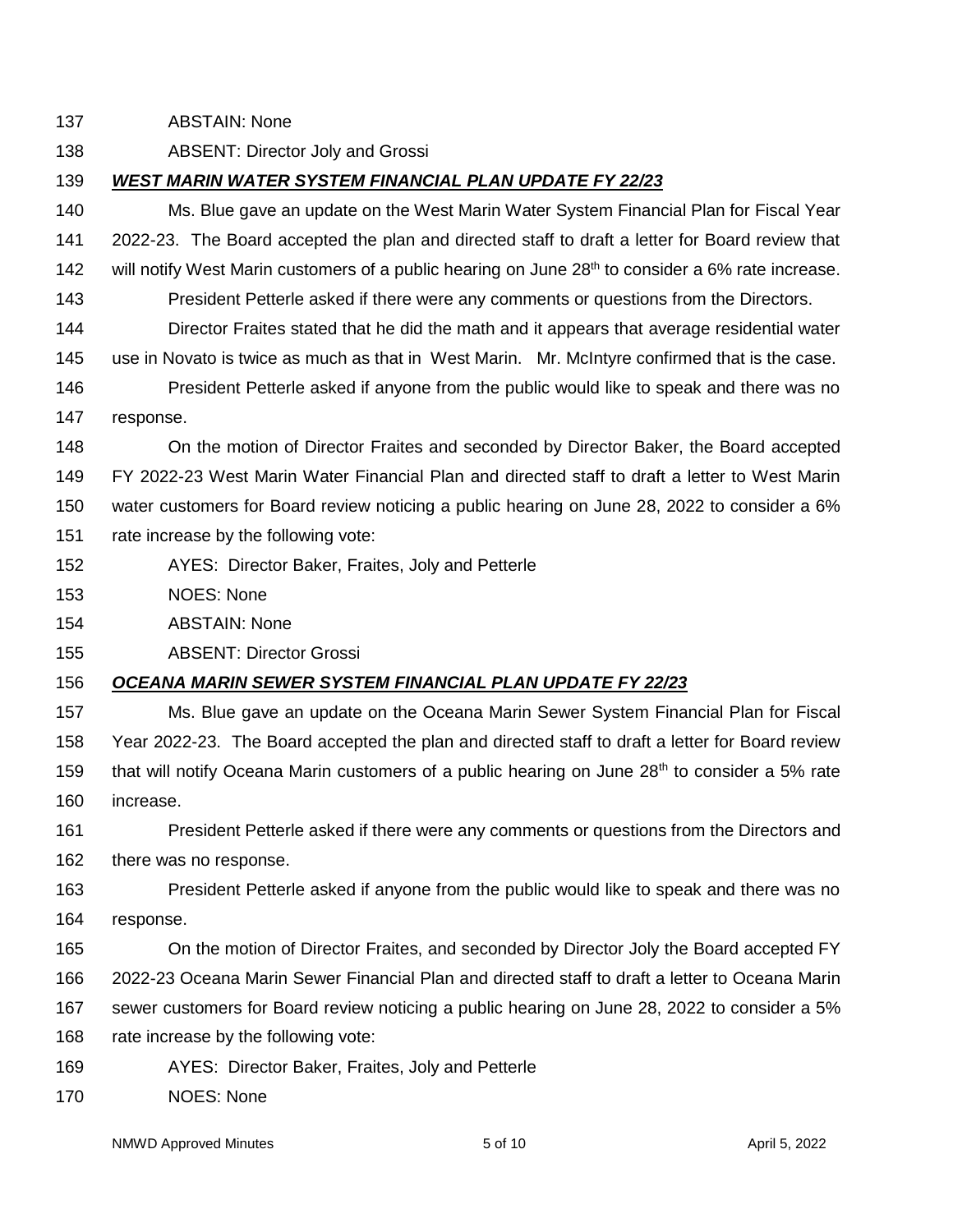ABSTAIN: None

ABSENT: Director Grossi

### *AMEND GENERAL SERVICES AGREEMENT – GHD, INC.*

 Mr. Williams reported the amendment to GHD's agreement will increase funds for GHD to continue to provide as-needed engineering and environmental support services for CIP projects and grant funding support.

- 177 President Petterle asked if there were any comments or questions from the Directors and there was no response.
- President Petterle asked if anyone from the public would like to speak and there was no response.

On the motion of Director Baker, and seconded by Director Fraites the Board authorized

- the General Manger to amend the General Services Agreement between NMWD and GHD, Inc.,
- and increase the budget by \$200,000 by the following vote:
- AYES: Director Baker, Fraites, Grossi, Joly and Petterle
- NOES: None
- ABSTAIN: None
- ABSENT: None

# *INFORMATION ITEMS*

# **LOCAL WATER SUPPLY ENHANCEMENT STUDY UPDATE**

 Mr. Williams provided an informational update to the Board on SCWA's Regional Water Supply Resiliency Study and the District's Local Water Supply Enhancement Study. He 192 announced a second Public Workshop is proposed as a Special Meeting to be held on April 26<sup>th</sup> to review the conclusions and recommendations of the Local Water Supply Enhancement Study which will also provide another opportunity for the public to engage in the conversation.

President Petterle asked if there were any comments or questions from the Board.

 Director Petterle stated that he worked at MMWD during the 1976-77 drought and managed their Water Conservation Program in the mid-1980's to 1990's. He noted that people do not often get a sense of water use, because the water industry talks in acre feet and hundred cubic feet (ccf). He emphasized we need to get the message across to the general public, adding an objective for all agencies should be to put water usage in relatable terms.

 Director Fraites agreed, also stating we do not know when it will rain next. Director Fraites stated that this will be an incredible problem we don't get at least average rainfall in the next few years.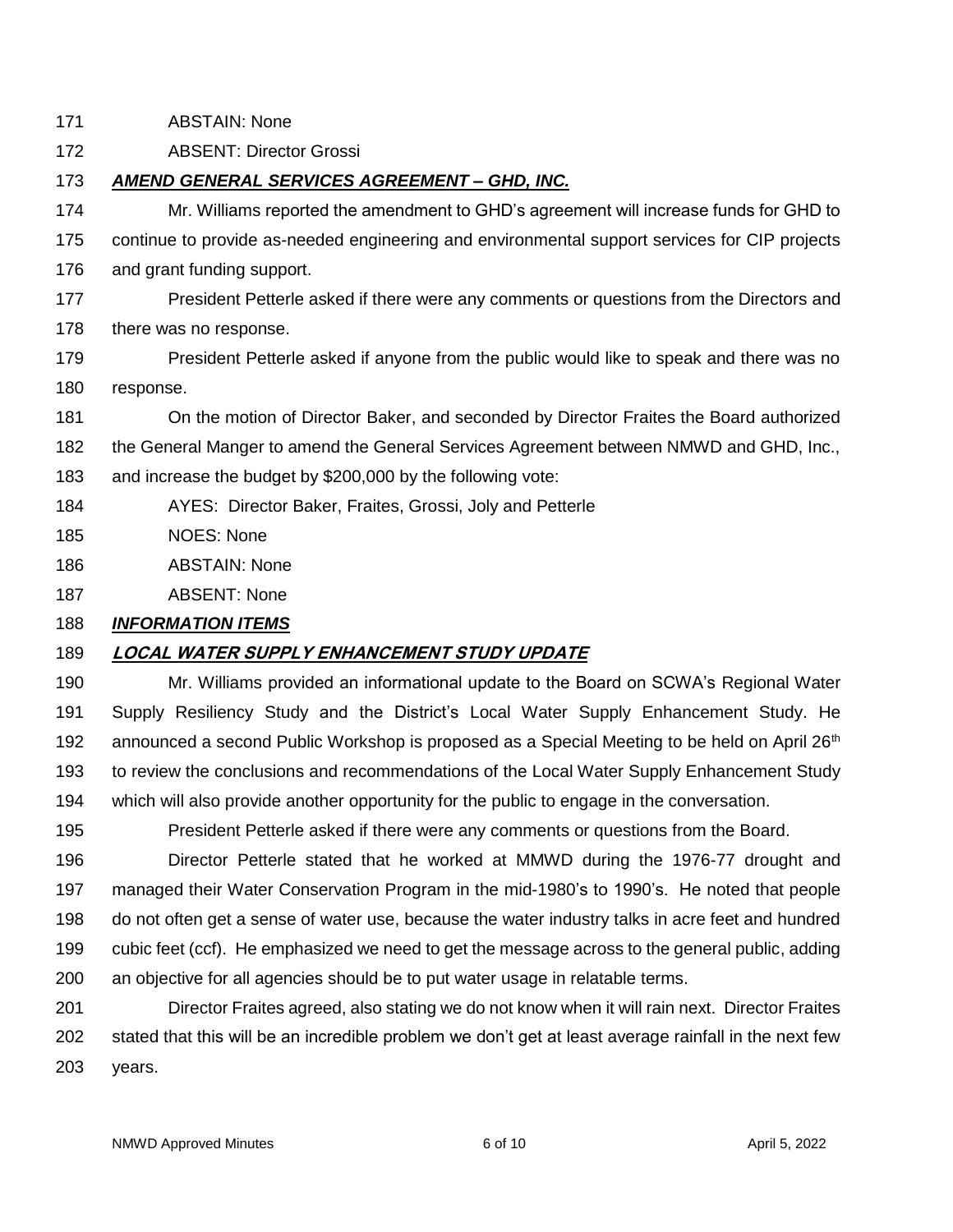Director Joly stated that the amazing thing about the October atmospheric river weather event was it brought us almost eight inches of rain, and if we had not received that amount this year, it would have been a catastrophe. He agreed that people and the government are not taking this seriously.

 Director Grossi agreed, noting the basis for the Resiliency Study is to look at the worst years and plan for even worse conditions. He agreed with the ground water basin options and stated that we need to keep in mind that we are a small district which can't afford certain projects on our own, thus it is important to partner with SCWA, because that makes us bigger. He added, it would also help to partner with MMWD to help resolve the water crisis. Director Grossi further noted that there is excess water that is not being captured from the Russian River which we need to capture it and determine how to store it in the Santa Rosa or Sonoma Basins. He stated that we need to continue to backfill Stafford Lake, and MMWD should backfill Kent Lake. Additionally, Director Grossi noted that we are lucky to have mindful customers who conserve in our District.

 Director Joly stated that we are doing the best job we can, and we need to face the fact that we may have a fourth dry year. He added we need to talk to the public and it is our obligation to give them the information they need about the studies. Director Joly stated that it is our obligation to be transparent and be consistent with our mission statement. Mr. McIntyre responded that he agreed completely with the Board that the District needs to continue to communicate with our customers. He added that staff has done an incredible job with public outreach to our customers including direct Waterline Newsletter mailings, various website news stories, multiple social media posts, a newspaper advertisement campaign, newspaper Op Ed articles and workshops.

 Mr. McIntyre also stated that the water sales are the lowest that the District has ever had, noting our customers have done a lot to conserve. He also added that they have taken advantage of the rebate programs offered and with last year's 20% reduction they came really close at 17%. Mr. McIntyre further emphasized that we do not want to lose sight of what a good job our customers have done to conserve.

 President Petterle asked if there were any comments or questions from the public and there was no response.

# **FY 2021-22 SECOND QUARTER PROGRESS REPORT – WATER QUALITY**

 Mr. Clark reported on the second quarter FY 2021-22 progress report for Water Quality. He updated the Board on the Novato, Point Reyes and Novato Recycled Systems. He reported that both Novato and Point Reyes Station met the primary and secondary water quality goals.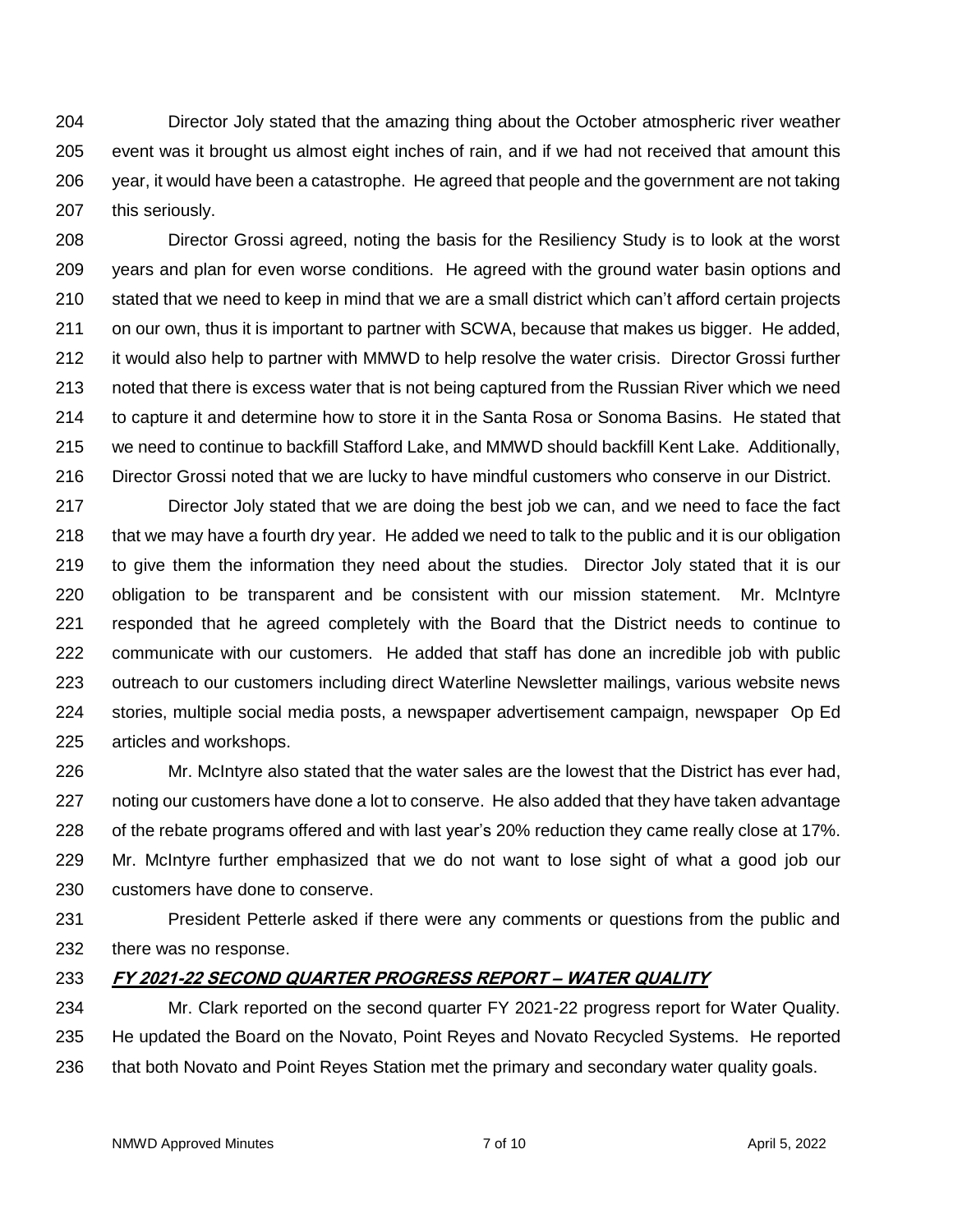Mr. Clark apprised the Board that Stafford Lake continues to have blue green algae issues and staff are reaching out to consultants find a solution. He noted that algae was non-detectible in the drinking water and the concern is with recreational exposure.

 Mr. Clark stated that in West Marin there was still concern with salinity intrusion in the Coast Guard wells. He reminded the Board that a Fill Station was made available to customers I 242 2021 from October 15<sup>th</sup> through November 5<sup>th</sup>. Mr. Clark noted that staff is already seeing increased salinity levels and will most likely have to post notices soon.

 Mr. Clark reported the Recycled Water plant at Deer Island was not in operation during the second quarter.

 President Petterle asked if there were any comments or questions from the Board and there was no response.

 President Petterle asked if anyone from the public had any comments or questions and there was no response.

#### **RESIGNATION AND RETIREMENT FROM NMWD**

 Mr. McIntyre reminded the Board that he had previously announced his intent to retire in May of this year at the January 18, 2022 meeting. He stated that he had submitted his letter of resignation and retirement to formalize his decision to resign and retire from NMWD effective May 4, 2022. Mr. McIntyre thanked all staff, current and past. Additionally, he thanked the Board of Directors and former General Manager Chris DeGabriele for providing him the opportunity to join Team NMWD in 1998 and for their ongoing guidance and support throughout his tenure. Mr. McIntyre added that retiring is bittersweet as he will miss his colleagues and he expressed good wishes to all.

President Petterle asked if there were any questions or comments from the Board.

 Director Baker stated that to say Mr. McIntyre will be missed is an understatement. He asked Mr. McIntyre if he planned to remain residing in the local area. Mr. McIntyre replied that he has no plans to move and will continue to be a customer of North Marin Water District. Director Baker expressed the District has been fortunate to have many great General Managers. He noted that Mr. Williams will have big shoes to fill, but he knows he can do it. Mr. McIntyre stated that he has the utmost confidence in him and knows he will continue to excel in his new role as General Manager. Director Grossi also expressed the Board was lucky to have Mr. McIntyre in the lead. Director Grossi added that he is happy Mr. McIntyre will be staying in the area as he is a great resource to tap into. Director Joly commended Mr. McIntyre for doing an exceptional job, noting that he represents the very best in management and was an honor to work with. Director Fraites stated that Mr. McIntyre was a phenomenal General Manager who carried on a tradition of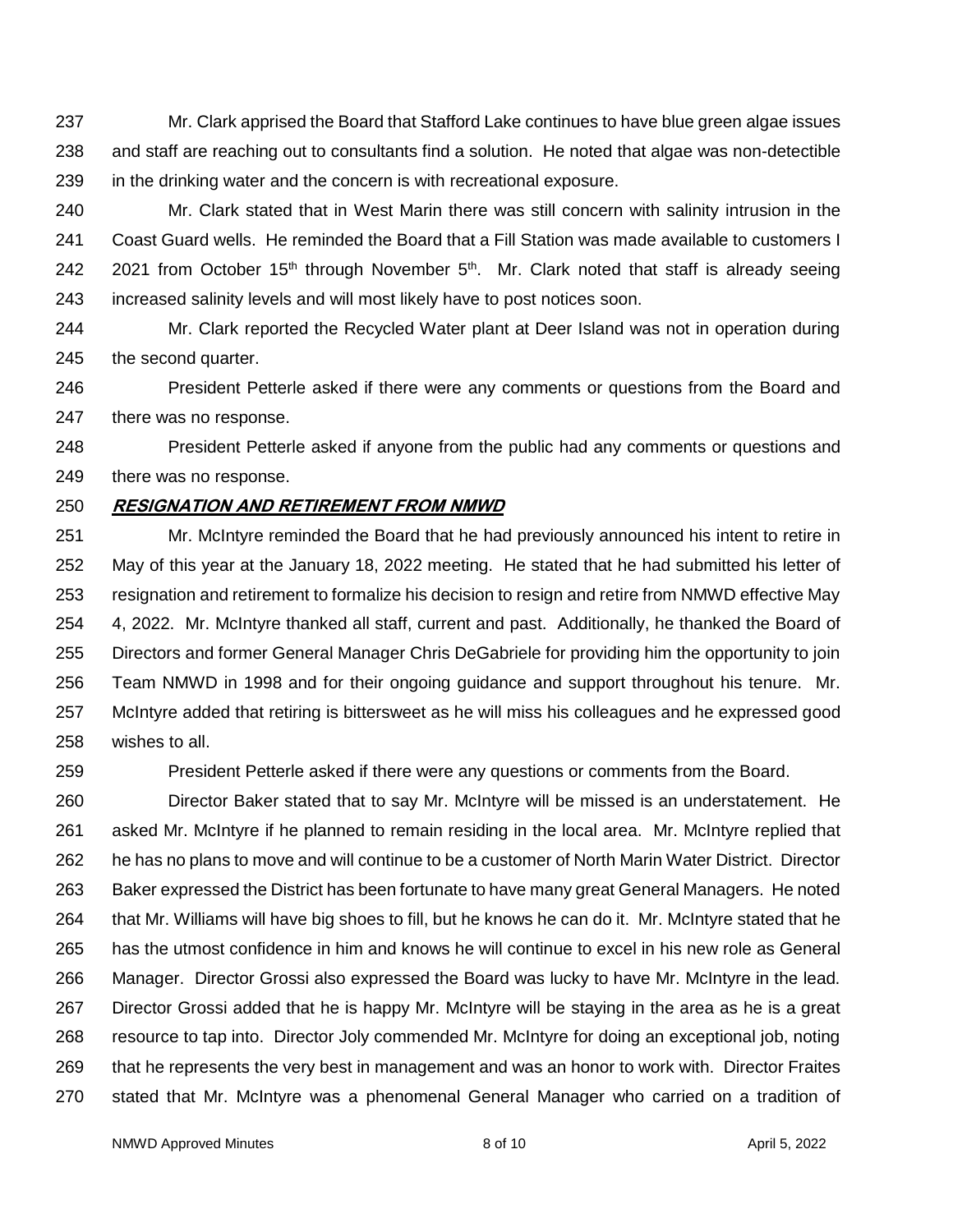exceptional General Managers at NMWD. He also added that Mr. McIntyre has an excellent reputation at the City of Novato and has spent many years with the Rotary, noting he has been flawless in his leadership. Director Petterle added Mr. McIntyre has a calming demeanor that was appreciated by all and agreed that Mr. Williams will do a great job filling in Mr. McIntyre's shoes.

 President Petterle asked if the public had any comments or questions and there was no response.

### *WAC/TAC MEETING – FEBRUARY 7, 2022*

Mr. McIntyre updated the Board on the Special WAC/TAC Meeting on February 7, 2022.

 President Petterle asked if the Board had any comments or questions and there was no response.

 President Petterle asked if the public had any comments or questions and there was no response.

### *MISCELLANEOUS*

 The Board received the following miscellaneous items: Disbursements – March 17, 2022, Disbursements – March 24, 2022, Disbursements – March 31, 2022, State Water Board Letter - Partnership and Regionalization Opportunities and Update - Polybutylene Pipe Population.

 The Board received the following news articles: Marin IJ – Californians falling short of water savings targets – DROUGHT and Marin IJ – Marin studies new water sources.

289 Mr. McIntyre noted that the March  $31<sup>st</sup>$  State Water Board Letter. He stated that the State Water Board is emphasizing consolidation and regionalization opportunities to help small disadvantaged water systems.

### *CLOSED SESSION*

 President Petterle adjourned the regular session at 7:31 p.m. and convened to closed session at 7:35 p.m. in accordance with Public Employee Appointment (§ 54957) Title: General Manager, Conference with Labor Negotiators (§ 54957.6) Unrepresented employee: General Manager.

### *OPEN SESSION AND REPORT OUT*

 The Board reconvened into open session at 7:51 p.m., President Petterle announced the Board had not taken any reportable action.

### *ADJOURNMENT*

President Petterle adjourned the meeting at 7:51 p.m.